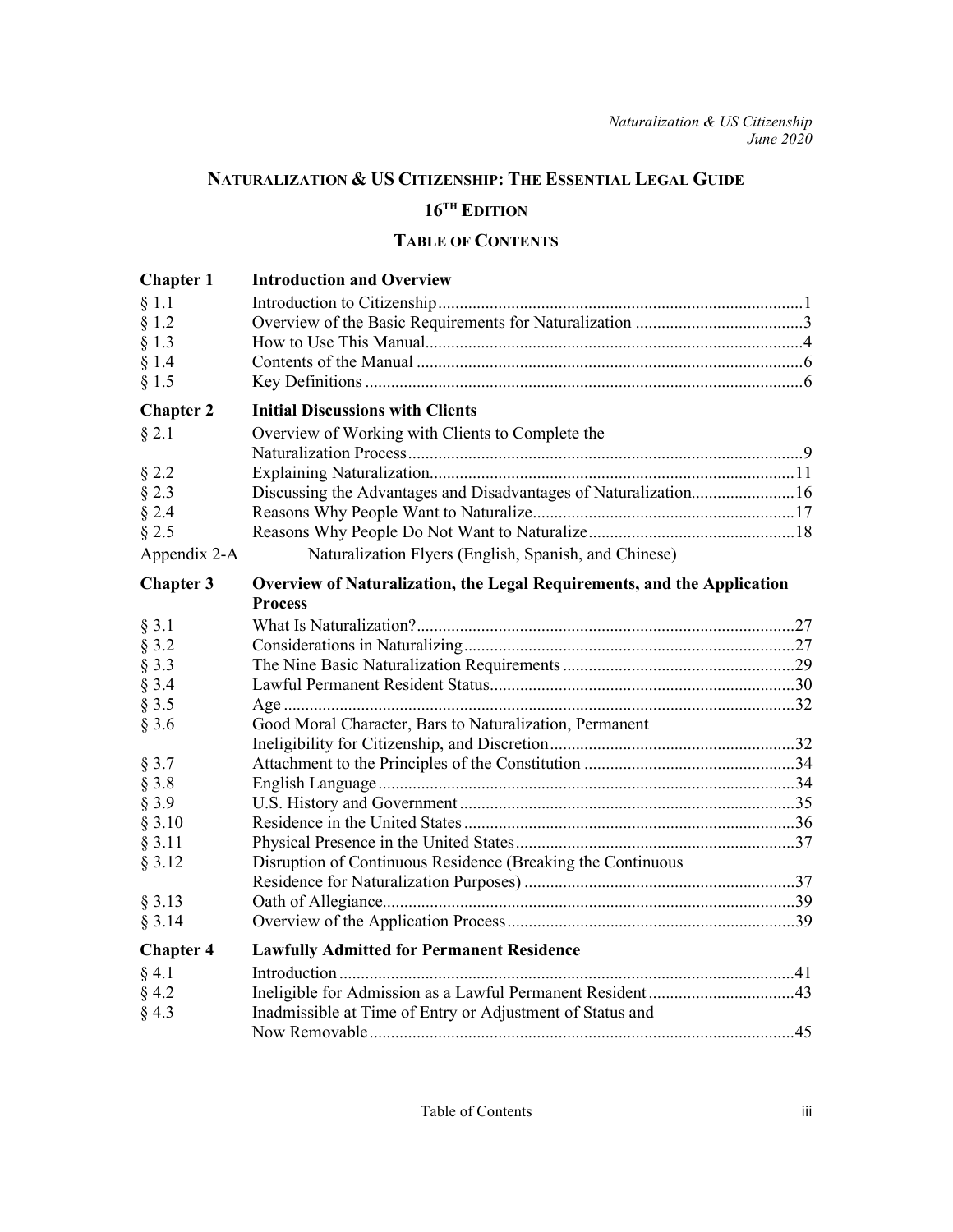| § 4.4            | The Continuing Validity of "Entry," "Re-Entry" and the                                                                                              |  |
|------------------|-----------------------------------------------------------------------------------------------------------------------------------------------------|--|
|                  |                                                                                                                                                     |  |
| $§$ 4.5          |                                                                                                                                                     |  |
| $§$ 4.6          |                                                                                                                                                     |  |
| $§$ 4.7          |                                                                                                                                                     |  |
| $§$ 4.8          |                                                                                                                                                     |  |
| $§$ 4.9          |                                                                                                                                                     |  |
| § 4.10           |                                                                                                                                                     |  |
| § 4.11           |                                                                                                                                                     |  |
| § 4.12           |                                                                                                                                                     |  |
| Appendix 4-A     | Checklist to Determine if a Naturalization Applicant Might Be<br>Deportable Handout for Applicants on Grounds of Deportation (English<br>& Spanish) |  |
| Appendix 4-B     | Handouts for Applicants on Abandonment of Residence (English &<br>Spanish)                                                                          |  |
| <b>Chapter 5</b> | <b>Residence and Presence Requirements and Exceptions</b>                                                                                           |  |
| § 5.1            |                                                                                                                                                     |  |
| § 5.2            | First Residence Requirement: Five Years of Continuous Residence100                                                                                  |  |
| § 5.3            | Exceptions to the Five-Year Continuous Residence Requirement                                                                                        |  |
|                  |                                                                                                                                                     |  |
| § 5.4            |                                                                                                                                                     |  |
| § 5.5            |                                                                                                                                                     |  |
| $§$ 5.6          | Second Residence Requirement: Three Months of Local Residence128                                                                                    |  |
| § 5.7            | Third Residence Requirement: Continuous Residence After                                                                                             |  |
|                  |                                                                                                                                                     |  |
| $§$ 5.8          | Fourth Residence Requirement: Physical Presence in the                                                                                              |  |
|                  |                                                                                                                                                     |  |
| § 5.9            | The Effect of Deportation/Removal Orders and Deferred Inspections 132                                                                               |  |
| <b>Chapter 6</b> | <b>Good Moral Character and Statutory Bars to Eligibility</b>                                                                                       |  |
| § 6.1            |                                                                                                                                                     |  |
| §6.2             | The Good Moral Character Requirement: An Overview 137                                                                                               |  |
| §6.3             | Permanent and Temporary Statutory Bars to Establishing Good                                                                                         |  |
|                  |                                                                                                                                                     |  |
| §6.4             |                                                                                                                                                     |  |
| $§$ 6.5          |                                                                                                                                                     |  |
| §6.6             |                                                                                                                                                     |  |
| § 6.7            | Denial of Naturalization Based on a Discretionary Finding of a Lack                                                                                 |  |
|                  |                                                                                                                                                     |  |
| §6.8             | Willful Failure to Support One's Dependents (Willful Failure to                                                                                     |  |
|                  |                                                                                                                                                     |  |
| §6.9             |                                                                                                                                                     |  |
| § 6.10           |                                                                                                                                                     |  |
| § 6.11           |                                                                                                                                                     |  |
| § 6.12           |                                                                                                                                                     |  |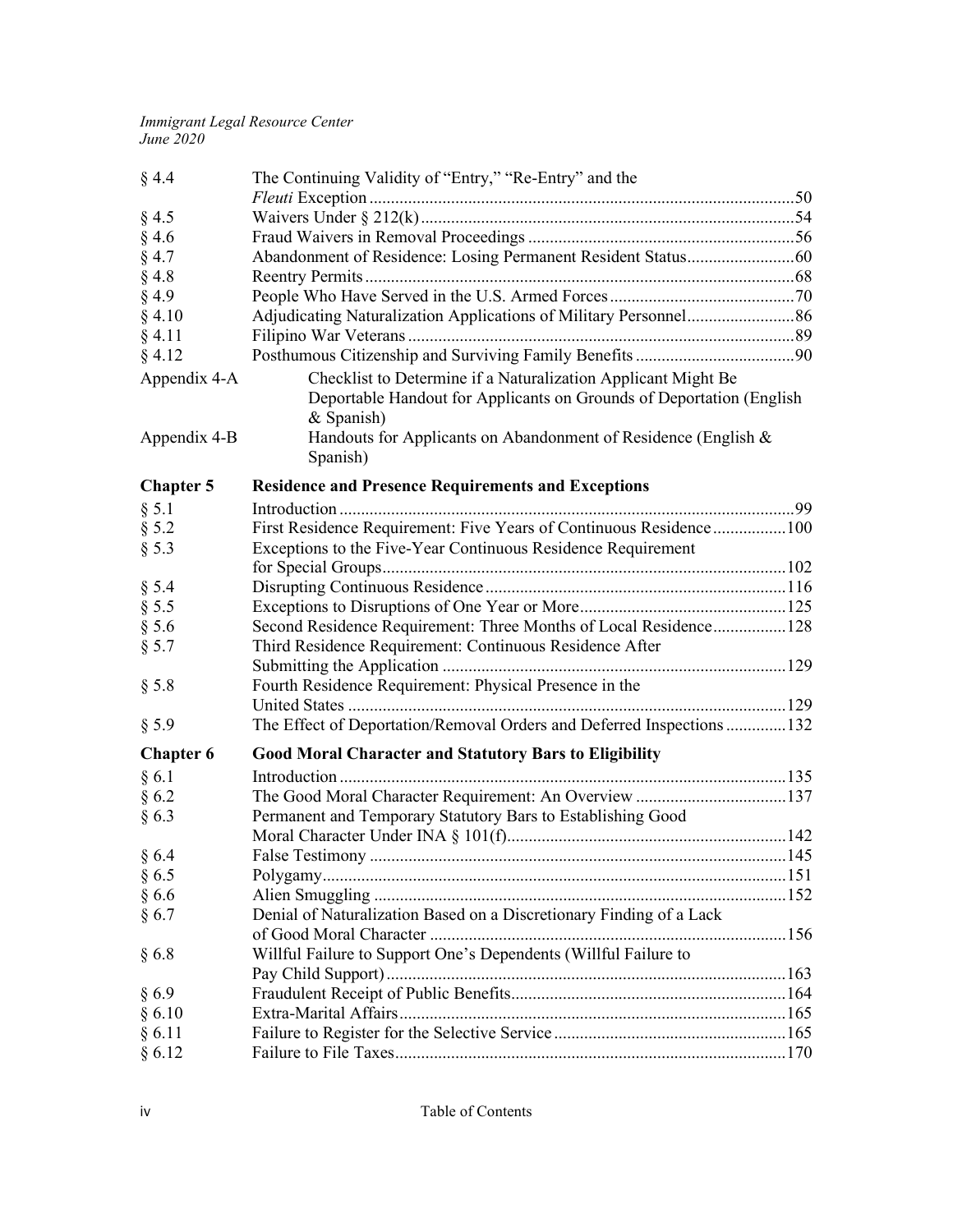| § 6.14<br>Example of Positive Equities for Determining Good Moral Character<br>Effects of Welfare Benefits to Applicants for Naturalization<br><b>Criminal Issues and Good Moral Character</b><br>Dealing with Clients Who May Have a Criminal Record:<br>Conviction or Admission of a Crime Involving Moral Turpitude209<br>Denial of Naturalization Based on a Discretionary Finding of a Lack<br>Commission of, or Conviction or Imprisonment for, Unlawful Acts225<br>Possible Defenses for Deportable Naturalization Applicants235<br><b>Obtaining Criminal Record Checks</b><br>Appendix 7-A<br>Good Moral Character<br>The English and U.S. History and Government Tests<br>259<br>§ 8.3<br>§ 8.4 | §6.13            |                                                                                                                                         |  |
|----------------------------------------------------------------------------------------------------------------------------------------------------------------------------------------------------------------------------------------------------------------------------------------------------------------------------------------------------------------------------------------------------------------------------------------------------------------------------------------------------------------------------------------------------------------------------------------------------------------------------------------------------------------------------------------------------------|------------------|-----------------------------------------------------------------------------------------------------------------------------------------|--|
|                                                                                                                                                                                                                                                                                                                                                                                                                                                                                                                                                                                                                                                                                                          |                  |                                                                                                                                         |  |
|                                                                                                                                                                                                                                                                                                                                                                                                                                                                                                                                                                                                                                                                                                          | § 6.15           |                                                                                                                                         |  |
|                                                                                                                                                                                                                                                                                                                                                                                                                                                                                                                                                                                                                                                                                                          | § 6.16           |                                                                                                                                         |  |
|                                                                                                                                                                                                                                                                                                                                                                                                                                                                                                                                                                                                                                                                                                          | § 6.17           |                                                                                                                                         |  |
|                                                                                                                                                                                                                                                                                                                                                                                                                                                                                                                                                                                                                                                                                                          | Appendix 6-A     |                                                                                                                                         |  |
|                                                                                                                                                                                                                                                                                                                                                                                                                                                                                                                                                                                                                                                                                                          | Appendix 6-B     |                                                                                                                                         |  |
|                                                                                                                                                                                                                                                                                                                                                                                                                                                                                                                                                                                                                                                                                                          | <b>Chapter 7</b> |                                                                                                                                         |  |
|                                                                                                                                                                                                                                                                                                                                                                                                                                                                                                                                                                                                                                                                                                          | § 7.1            |                                                                                                                                         |  |
|                                                                                                                                                                                                                                                                                                                                                                                                                                                                                                                                                                                                                                                                                                          | § 7.2            |                                                                                                                                         |  |
|                                                                                                                                                                                                                                                                                                                                                                                                                                                                                                                                                                                                                                                                                                          |                  |                                                                                                                                         |  |
|                                                                                                                                                                                                                                                                                                                                                                                                                                                                                                                                                                                                                                                                                                          | § 7.3            |                                                                                                                                         |  |
|                                                                                                                                                                                                                                                                                                                                                                                                                                                                                                                                                                                                                                                                                                          | § 7.4            |                                                                                                                                         |  |
|                                                                                                                                                                                                                                                                                                                                                                                                                                                                                                                                                                                                                                                                                                          | § 7.5            |                                                                                                                                         |  |
|                                                                                                                                                                                                                                                                                                                                                                                                                                                                                                                                                                                                                                                                                                          | § 7.6            |                                                                                                                                         |  |
|                                                                                                                                                                                                                                                                                                                                                                                                                                                                                                                                                                                                                                                                                                          | § 7.7            |                                                                                                                                         |  |
|                                                                                                                                                                                                                                                                                                                                                                                                                                                                                                                                                                                                                                                                                                          | § 7.8            |                                                                                                                                         |  |
|                                                                                                                                                                                                                                                                                                                                                                                                                                                                                                                                                                                                                                                                                                          | § 7.9            |                                                                                                                                         |  |
|                                                                                                                                                                                                                                                                                                                                                                                                                                                                                                                                                                                                                                                                                                          | § 7.10           |                                                                                                                                         |  |
|                                                                                                                                                                                                                                                                                                                                                                                                                                                                                                                                                                                                                                                                                                          | § 7.11           |                                                                                                                                         |  |
|                                                                                                                                                                                                                                                                                                                                                                                                                                                                                                                                                                                                                                                                                                          | § 7.12           |                                                                                                                                         |  |
|                                                                                                                                                                                                                                                                                                                                                                                                                                                                                                                                                                                                                                                                                                          | § 7.13           |                                                                                                                                         |  |
|                                                                                                                                                                                                                                                                                                                                                                                                                                                                                                                                                                                                                                                                                                          | § 7.14           |                                                                                                                                         |  |
|                                                                                                                                                                                                                                                                                                                                                                                                                                                                                                                                                                                                                                                                                                          |                  |                                                                                                                                         |  |
|                                                                                                                                                                                                                                                                                                                                                                                                                                                                                                                                                                                                                                                                                                          | § 7.15           |                                                                                                                                         |  |
|                                                                                                                                                                                                                                                                                                                                                                                                                                                                                                                                                                                                                                                                                                          | § 7.16           |                                                                                                                                         |  |
|                                                                                                                                                                                                                                                                                                                                                                                                                                                                                                                                                                                                                                                                                                          | § 7.17           |                                                                                                                                         |  |
|                                                                                                                                                                                                                                                                                                                                                                                                                                                                                                                                                                                                                                                                                                          | § 7.18           |                                                                                                                                         |  |
|                                                                                                                                                                                                                                                                                                                                                                                                                                                                                                                                                                                                                                                                                                          | § 7.19           |                                                                                                                                         |  |
|                                                                                                                                                                                                                                                                                                                                                                                                                                                                                                                                                                                                                                                                                                          |                  |                                                                                                                                         |  |
|                                                                                                                                                                                                                                                                                                                                                                                                                                                                                                                                                                                                                                                                                                          | Appendix 7-B     |                                                                                                                                         |  |
|                                                                                                                                                                                                                                                                                                                                                                                                                                                                                                                                                                                                                                                                                                          | <b>Chapter 8</b> |                                                                                                                                         |  |
|                                                                                                                                                                                                                                                                                                                                                                                                                                                                                                                                                                                                                                                                                                          | § 8.1            |                                                                                                                                         |  |
|                                                                                                                                                                                                                                                                                                                                                                                                                                                                                                                                                                                                                                                                                                          | § 8.2            |                                                                                                                                         |  |
|                                                                                                                                                                                                                                                                                                                                                                                                                                                                                                                                                                                                                                                                                                          |                  |                                                                                                                                         |  |
|                                                                                                                                                                                                                                                                                                                                                                                                                                                                                                                                                                                                                                                                                                          |                  |                                                                                                                                         |  |
|                                                                                                                                                                                                                                                                                                                                                                                                                                                                                                                                                                                                                                                                                                          | § 8.5            |                                                                                                                                         |  |
|                                                                                                                                                                                                                                                                                                                                                                                                                                                                                                                                                                                                                                                                                                          | § 8.6            |                                                                                                                                         |  |
| Preparing for the English and U.S. History and Government Tests:                                                                                                                                                                                                                                                                                                                                                                                                                                                                                                                                                                                                                                         | Appendix 8-A     |                                                                                                                                         |  |
|                                                                                                                                                                                                                                                                                                                                                                                                                                                                                                                                                                                                                                                                                                          |                  | Classes, Sample "100 Questions," Reading and Writing Vocabulary,<br>Civics Questions for the 65/20 Exemption, and Other USCIS Resources |  |
|                                                                                                                                                                                                                                                                                                                                                                                                                                                                                                                                                                                                                                                                                                          |                  |                                                                                                                                         |  |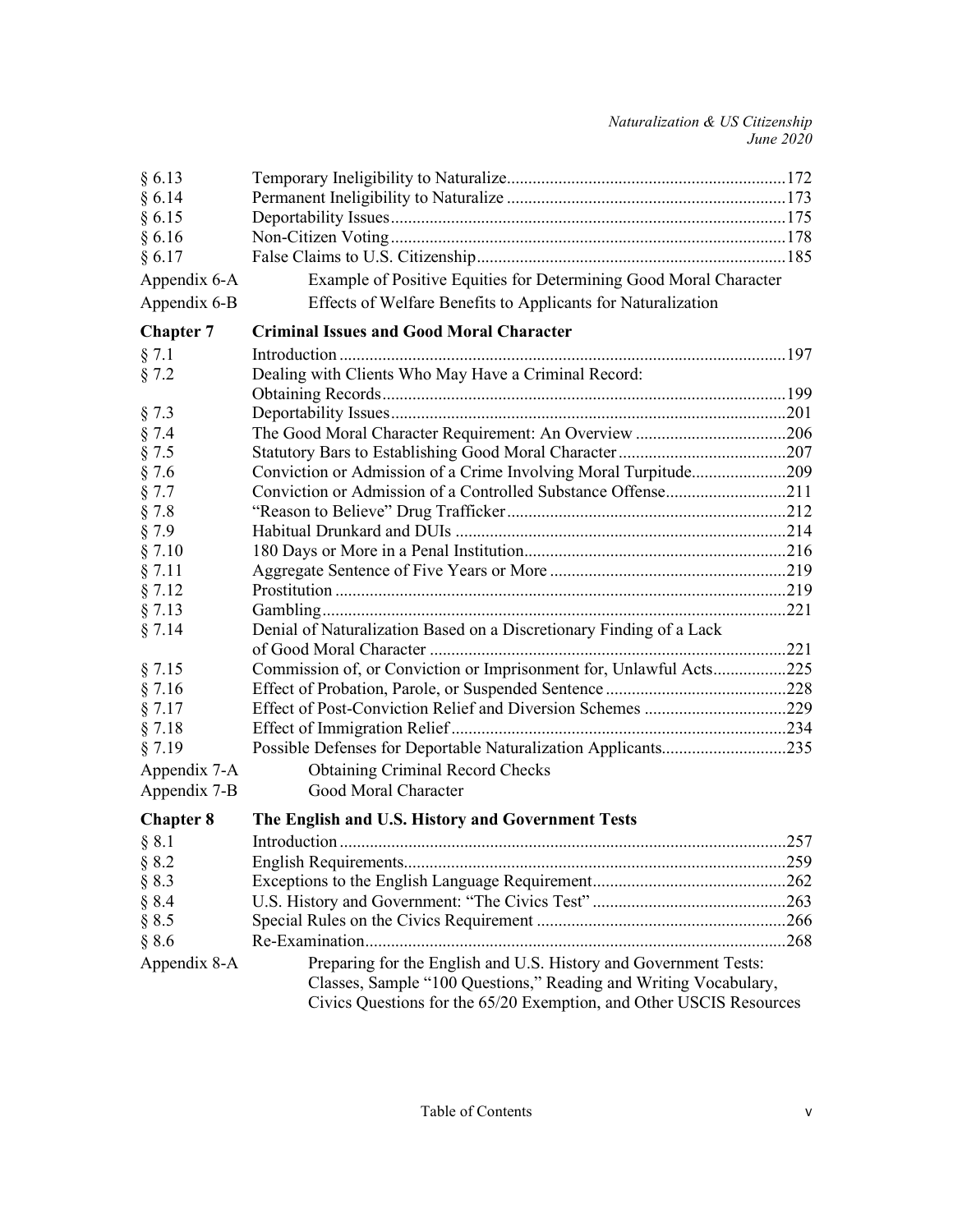| Introduction to Accommodations for Individuals with Disabilities<br>§ 9.1<br>and the Disability Exceptions to the English and Civics<br>USCIS Must Make Reasonable Accommodations to the<br>§ 9.2<br>§ 9.3<br>Applying for the Disability Exceptions: Preparing the N-648 Form297<br>§ 9.4<br>How Advocates, Doctors and Social Workers Can Work Together 306<br>§ 9.5<br>Applying for the Disability Exceptions: Procedural Issues309<br>§ 9.6<br>§ 9.7<br>§ 9.8<br>The Naturalization Examination and Oath of Allegiance for People<br>§9.9<br>USCIS Recognized Indicators that a Naturalization Applicant with a<br>§ 9.10 |  |
|-------------------------------------------------------------------------------------------------------------------------------------------------------------------------------------------------------------------------------------------------------------------------------------------------------------------------------------------------------------------------------------------------------------------------------------------------------------------------------------------------------------------------------------------------------------------------------------------------------------------------------|--|
|                                                                                                                                                                                                                                                                                                                                                                                                                                                                                                                                                                                                                               |  |
|                                                                                                                                                                                                                                                                                                                                                                                                                                                                                                                                                                                                                               |  |
|                                                                                                                                                                                                                                                                                                                                                                                                                                                                                                                                                                                                                               |  |
|                                                                                                                                                                                                                                                                                                                                                                                                                                                                                                                                                                                                                               |  |
|                                                                                                                                                                                                                                                                                                                                                                                                                                                                                                                                                                                                                               |  |
|                                                                                                                                                                                                                                                                                                                                                                                                                                                                                                                                                                                                                               |  |
|                                                                                                                                                                                                                                                                                                                                                                                                                                                                                                                                                                                                                               |  |
|                                                                                                                                                                                                                                                                                                                                                                                                                                                                                                                                                                                                                               |  |
|                                                                                                                                                                                                                                                                                                                                                                                                                                                                                                                                                                                                                               |  |
|                                                                                                                                                                                                                                                                                                                                                                                                                                                                                                                                                                                                                               |  |
|                                                                                                                                                                                                                                                                                                                                                                                                                                                                                                                                                                                                                               |  |
|                                                                                                                                                                                                                                                                                                                                                                                                                                                                                                                                                                                                                               |  |
|                                                                                                                                                                                                                                                                                                                                                                                                                                                                                                                                                                                                                               |  |
|                                                                                                                                                                                                                                                                                                                                                                                                                                                                                                                                                                                                                               |  |
|                                                                                                                                                                                                                                                                                                                                                                                                                                                                                                                                                                                                                               |  |
| Expedited Ceremonies for Persons with Serious Illness or<br>§ 9.11                                                                                                                                                                                                                                                                                                                                                                                                                                                                                                                                                            |  |
|                                                                                                                                                                                                                                                                                                                                                                                                                                                                                                                                                                                                                               |  |
| Disability Exceptions, Final Rule Amending 8 CFR § 312, Regarding<br>Appendix 9-A                                                                                                                                                                                                                                                                                                                                                                                                                                                                                                                                             |  |
| Exceptions to the Educational Requirements for Naturalization for                                                                                                                                                                                                                                                                                                                                                                                                                                                                                                                                                             |  |
| Certain Applicants, 62 FR 12915 (Mar. 19, 1997)                                                                                                                                                                                                                                                                                                                                                                                                                                                                                                                                                                               |  |
| Model Letter Requesting Accommodations at Interview<br>Appendix 9-B                                                                                                                                                                                                                                                                                                                                                                                                                                                                                                                                                           |  |
| Sample § 504 Administrative Complaint and a Blank Copy of the Form<br>Appendix 9-C                                                                                                                                                                                                                                                                                                                                                                                                                                                                                                                                            |  |
| Appendix 9-D<br>Handout: "Tips for Physician Completing Form N-648," (Michigan                                                                                                                                                                                                                                                                                                                                                                                                                                                                                                                                                |  |
| Immigrant Rights Center) & Sample Letters                                                                                                                                                                                                                                                                                                                                                                                                                                                                                                                                                                                     |  |
| Appendix 9-E<br>Memorandum from Michael A. Pearson, Executive Associate                                                                                                                                                                                                                                                                                                                                                                                                                                                                                                                                                       |  |
| Commissioner, Office of Field Operations, Immigration and                                                                                                                                                                                                                                                                                                                                                                                                                                                                                                                                                                     |  |
| Naturalization Service, "Section 312 Disability Naturalization                                                                                                                                                                                                                                                                                                                                                                                                                                                                                                                                                                |  |
| Adjudications," April 7, 1999                                                                                                                                                                                                                                                                                                                                                                                                                                                                                                                                                                                                 |  |
| Appendix 9-F<br>Memorandum from William R. Yates, Acting Associate Director, Bureau                                                                                                                                                                                                                                                                                                                                                                                                                                                                                                                                           |  |
| of Citizenship and Immigration Services, "Procedures for Implementing                                                                                                                                                                                                                                                                                                                                                                                                                                                                                                                                                         |  |
| the Waiving of the Oath of Renunciation and Allegiance for the                                                                                                                                                                                                                                                                                                                                                                                                                                                                                                                                                                |  |
| Naturalization of Aliens having Certain Disabilities," June 30, 2003                                                                                                                                                                                                                                                                                                                                                                                                                                                                                                                                                          |  |
| USCIS Memorandum from Michael Aytes, Acting Associate Director,<br>Appendix 9-G                                                                                                                                                                                                                                                                                                                                                                                                                                                                                                                                               |  |
| Domestic Operations, "Adjudication of Form N-648, Medical                                                                                                                                                                                                                                                                                                                                                                                                                                                                                                                                                                     |  |
| Certification for Disability Exceptions to the Immigration and                                                                                                                                                                                                                                                                                                                                                                                                                                                                                                                                                                |  |
| Nationality Act (INA) Section 312 Naturalization Requirements," May                                                                                                                                                                                                                                                                                                                                                                                                                                                                                                                                                           |  |
| 10, 2006                                                                                                                                                                                                                                                                                                                                                                                                                                                                                                                                                                                                                      |  |
| Appendix 9-H<br>USCIS Memorandum from Donald Neufeld, Acting Deputy Associate                                                                                                                                                                                                                                                                                                                                                                                                                                                                                                                                                 |  |
| Director Domestic Operations Directorate, "Guidance Clarifying the                                                                                                                                                                                                                                                                                                                                                                                                                                                                                                                                                            |  |
| Adjudication of Form N-648, Medical Certification for Disability,"                                                                                                                                                                                                                                                                                                                                                                                                                                                                                                                                                            |  |
| September 18, 2007                                                                                                                                                                                                                                                                                                                                                                                                                                                                                                                                                                                                            |  |
| USCIS Interim Policy Memorandum, "Revised Guidance for<br>Appendix 9-I                                                                                                                                                                                                                                                                                                                                                                                                                                                                                                                                                        |  |
| Determining the Sufficiency of Form N-648, Medical Certification for                                                                                                                                                                                                                                                                                                                                                                                                                                                                                                                                                          |  |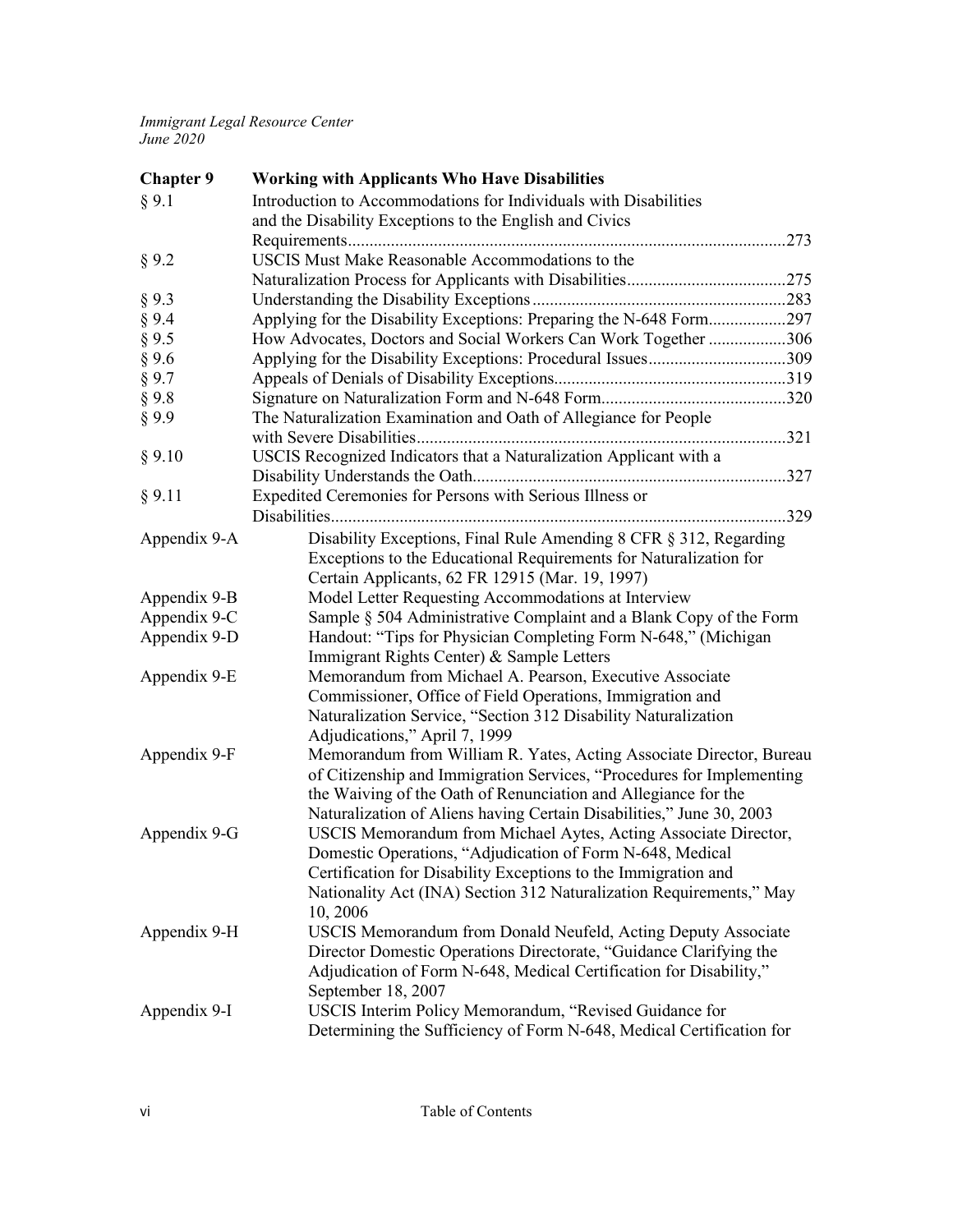| Appendix 9-J<br>Appendix 9-K | Disability Exceptions; Revision to Adjudicator's Field Manual Chapter<br>72 and 74 (AFM Update AD10-14)," Dec. 14, 2010<br>Memorandum from William R. Yates, Deputy Executive Associate<br>Commissioner, Office of Field Operations, Immigration Services<br>Division, "Guidance on Making the Naturalization Process Accessible to<br>Applicants with Disabilities," January 21, 2003<br>Adjudicator's Field Manual (AFM) Chapter 15.7 |  |
|------------------------------|-----------------------------------------------------------------------------------------------------------------------------------------------------------------------------------------------------------------------------------------------------------------------------------------------------------------------------------------------------------------------------------------------------------------------------------------|--|
| <b>Chapter 10</b>            | The Application Process and Interview                                                                                                                                                                                                                                                                                                                                                                                                   |  |
| § 10.1                       |                                                                                                                                                                                                                                                                                                                                                                                                                                         |  |
| § 10.2                       |                                                                                                                                                                                                                                                                                                                                                                                                                                         |  |
| § 10.3                       |                                                                                                                                                                                                                                                                                                                                                                                                                                         |  |
| § 10.4                       |                                                                                                                                                                                                                                                                                                                                                                                                                                         |  |
| § 10.5                       |                                                                                                                                                                                                                                                                                                                                                                                                                                         |  |
| § 10.6                       |                                                                                                                                                                                                                                                                                                                                                                                                                                         |  |
| § 10.7                       |                                                                                                                                                                                                                                                                                                                                                                                                                                         |  |
| § 10.8                       |                                                                                                                                                                                                                                                                                                                                                                                                                                         |  |
| § 10.9                       |                                                                                                                                                                                                                                                                                                                                                                                                                                         |  |
| § 10.10                      |                                                                                                                                                                                                                                                                                                                                                                                                                                         |  |
| § 10.11                      |                                                                                                                                                                                                                                                                                                                                                                                                                                         |  |
| § 10.12                      |                                                                                                                                                                                                                                                                                                                                                                                                                                         |  |
| Appendix 10-A                | Sample N-400 Completed Naturalization Application                                                                                                                                                                                                                                                                                                                                                                                       |  |
| Appendix 10-B                | Annotated Sample Form N-400                                                                                                                                                                                                                                                                                                                                                                                                             |  |
| Appendix 10-C                | Continuation Pages for N-400                                                                                                                                                                                                                                                                                                                                                                                                            |  |
| Appendix 10-D                | Legal Worker Checklist for Naturalization Cases                                                                                                                                                                                                                                                                                                                                                                                         |  |
| Appendix 10-E                | Sample Attorney-Client Letter Discussing Next Steps in Naturalization                                                                                                                                                                                                                                                                                                                                                                   |  |
|                              | <b>Application Process</b>                                                                                                                                                                                                                                                                                                                                                                                                              |  |
| Appendix 10-F                | Sample Naturalization Application Cover Letter to USCIS                                                                                                                                                                                                                                                                                                                                                                                 |  |
| Appendix 10-G                | Legal Review Guide for the N-400                                                                                                                                                                                                                                                                                                                                                                                                        |  |
| Appendix 10-H                | USCIS Memorandum on "Biometrics Requirements for Naturalization"                                                                                                                                                                                                                                                                                                                                                                        |  |
| Appendix 10-I                | USCIS Memorandum on "The Role and Use of Interpreters in Domestic                                                                                                                                                                                                                                                                                                                                                                       |  |
|                              | Field Office Interviews"                                                                                                                                                                                                                                                                                                                                                                                                                |  |
| Appendix 10-J                | Sample Fee Waiver                                                                                                                                                                                                                                                                                                                                                                                                                       |  |
| Appendix 10-K                | Sample Letters Contesting INS Decision to Recommend Denial of                                                                                                                                                                                                                                                                                                                                                                           |  |
|                              | Naturalization Application                                                                                                                                                                                                                                                                                                                                                                                                              |  |
|                              | <b>Chapter 11</b> Loyalty Oath and Naturalization Ceremony                                                                                                                                                                                                                                                                                                                                                                              |  |
| § 11.1                       |                                                                                                                                                                                                                                                                                                                                                                                                                                         |  |
| § 11.2                       |                                                                                                                                                                                                                                                                                                                                                                                                                                         |  |
| § 11.3                       |                                                                                                                                                                                                                                                                                                                                                                                                                                         |  |
| § 11.4                       |                                                                                                                                                                                                                                                                                                                                                                                                                                         |  |
| § 11.5                       | Waivers to the Oath Requirement, Expedited Oath Ceremonies, and                                                                                                                                                                                                                                                                                                                                                                         |  |
|                              |                                                                                                                                                                                                                                                                                                                                                                                                                                         |  |
| § 11.6                       |                                                                                                                                                                                                                                                                                                                                                                                                                                         |  |
| § 11.7                       |                                                                                                                                                                                                                                                                                                                                                                                                                                         |  |
| § 11.8                       |                                                                                                                                                                                                                                                                                                                                                                                                                                         |  |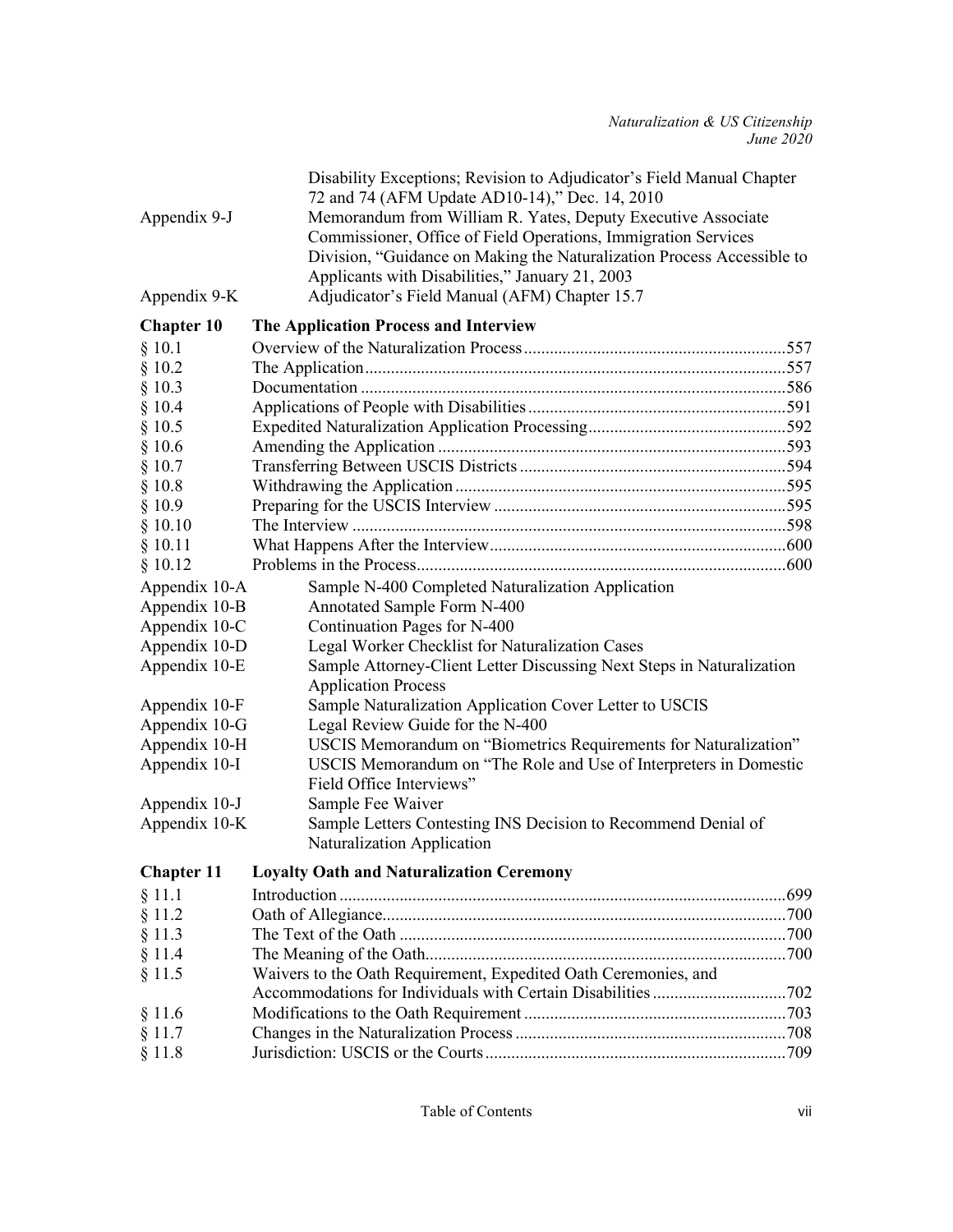| § 11.9            |                                                                      |  |
|-------------------|----------------------------------------------------------------------|--|
| § 11.10           |                                                                      |  |
| § 11.11           |                                                                      |  |
| § 11.12           |                                                                      |  |
| § 11.13           |                                                                      |  |
| § 11.14           |                                                                      |  |
| § 11.15           |                                                                      |  |
| <b>Chapter 12</b> | <b>Group Processing</b>                                              |  |
| § 12.1            |                                                                      |  |
| § 12.2            |                                                                      |  |
| § 12.3            |                                                                      |  |
| § 12.4            |                                                                      |  |
| § 12.5            |                                                                      |  |
| § 12.6            |                                                                      |  |
| § 12.7            |                                                                      |  |
| § 12.8            |                                                                      |  |
| Appendix 12-A     | "Practice" Naturalization Application in English & Spanish           |  |
| Appendix 12-B     | Reading a Permanent Resident Card                                    |  |
| Appendix 12-C     | Naturalization Application Checklist                                 |  |
| Appendix 12-D     | Naturalization Workshop Participant Sign-Up Sheet                    |  |
| <b>Chapter 13</b> | Denials, Appeals, and USCIS Inaction                                 |  |
| § 13.1            |                                                                      |  |
| § 13.2            |                                                                      |  |
| § 13.3            |                                                                      |  |
| § 13.4            |                                                                      |  |
|                   |                                                                      |  |
|                   |                                                                      |  |
| § 13.5            |                                                                      |  |
| § 13.6            |                                                                      |  |
| Appendix 13-A     | Rule on Private Immigration Bills to Congress for Naturalization     |  |
| Appendix 13-B     | Sample Completed N-336, Naturalization Appeal                        |  |
| Appendix 13-C     | Sample Briefs in Support of Administrative Naturalization Appeal     |  |
| <b>Chapter 14</b> | <b>Citizenship and Children</b>                                      |  |
| § 14.1            |                                                                      |  |
|                   | Part One: Acquisition of Citizenship                                 |  |
| § 14.2            |                                                                      |  |
| § 14.3            | Who Can Acquire Citizenship at Birth Outside of the United States814 |  |
| § 14.4            |                                                                      |  |
| § 14.5            |                                                                      |  |
|                   | Part Two: Derivation of Citizenship                                  |  |
| § 14.6            |                                                                      |  |
| § 14.7            |                                                                      |  |
| § 14.8<br>§ 14.9  |                                                                      |  |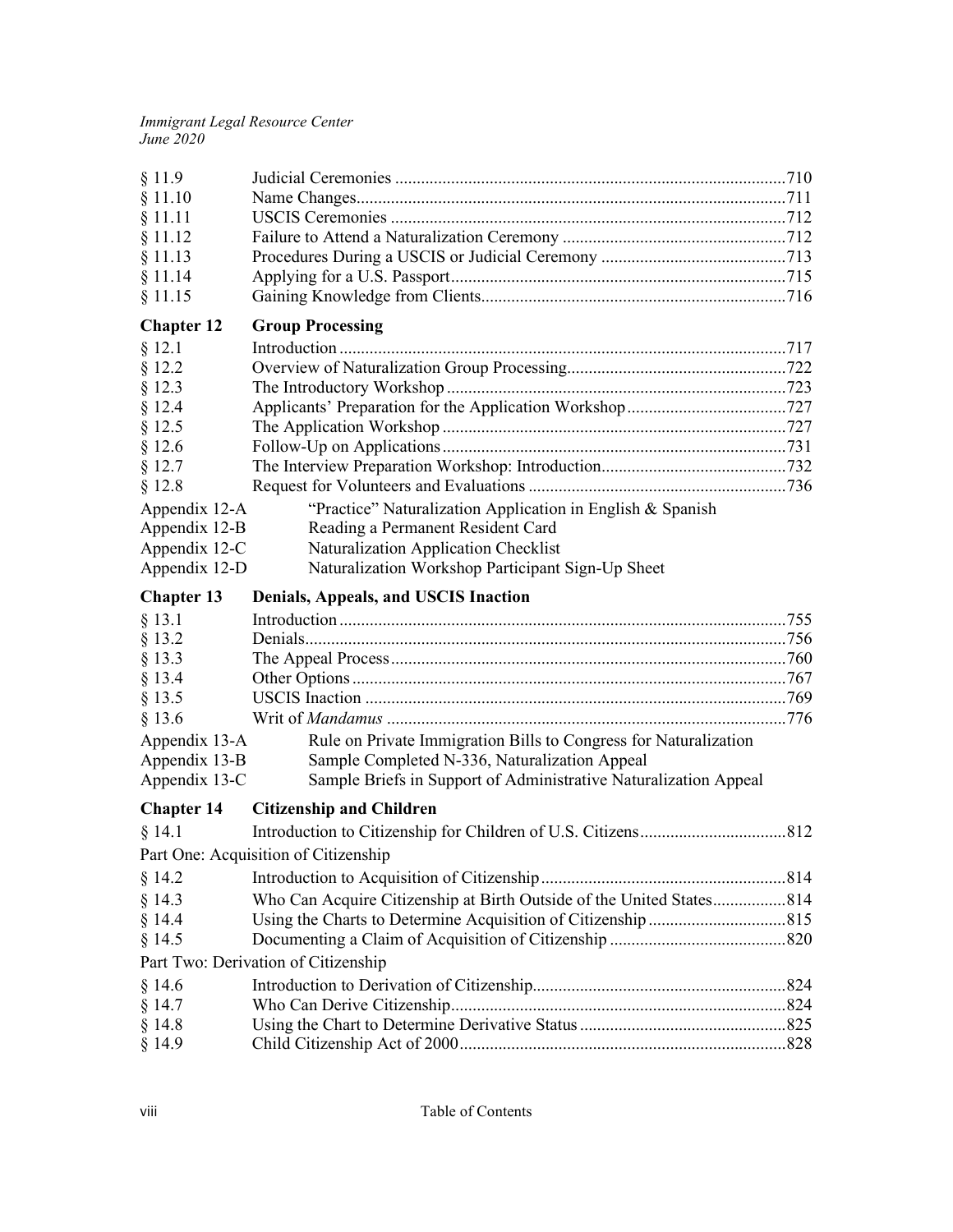| § 14.10       | Definition of Legal Custody under the Child Citizenship Act of 2000              |  |
|---------------|----------------------------------------------------------------------------------|--|
|               |                                                                                  |  |
| § 14.11       | Definition of Legal Custody under the Child Citizenship Act of 2000              |  |
|               | for Children Who Were Born out of Wedlock ("Illegitimate                         |  |
|               |                                                                                  |  |
| § 14.12       |                                                                                  |  |
| § 14.13       | Definition of Legal Custody for Purposes of Derivative Citizenship               |  |
|               |                                                                                  |  |
| § 14.14       |                                                                                  |  |
| § 14.15       |                                                                                  |  |
|               | Part Three: Citizenship Under INA § 322                                          |  |
| § 14.16       |                                                                                  |  |
| § 14.17       | Definition of Legal Custody for § 322 Citizenship for Children                   |  |
|               |                                                                                  |  |
| § 14.18       | Definition of Legal Custody for § 322 Citizenship for Children Born              |  |
|               |                                                                                  |  |
| § 14.19       |                                                                                  |  |
| § 14.20       |                                                                                  |  |
| § 14.21       |                                                                                  |  |
|               | Part Four: Naturalization for Children Who Served During Hostilities and Special |  |
|               | Naturalization Provisions for Certain Children                                   |  |
| § 14.22       | Introduction to Naturalization for Children Who Served                           |  |
|               |                                                                                  |  |
| § 14.23       |                                                                                  |  |
| Appendix 14-A | Acquisition of Citizenship Charts                                                |  |
| Appendix 14-B | Derivation of Citizenship Chart                                                  |  |
| Appendix 14-C | Obtaining Evidence of U.S. Citizenship for a Child Living Abroad                 |  |
|               | (Sample Form DS 3053 and DS-2029)                                                |  |
| Appendix 14-D | Obtaining Evidence of U.S. Citizenship for a Child Born Abroad and               |  |
|               | Obtaining a U.S. Passport for a Child Living Abroad                              |  |
| Appendix 14-E | Sample N-600 Application for Certificate of Citizenship                          |  |
| Appendix 14-F | Sample Letter from Passport Applicant under INA 320 William Yates                |  |
|               | September 26, 2003, Memorandum: Eligibility of Children Born out of              |  |
|               | <b>Wedlock for Derivative Citizenship</b>                                        |  |
| Appendix 14-G | Passport Cover Letter                                                            |  |
| Appendix 14-H | Sample 600-K                                                                     |  |
| Appendix 14-I | INS Memo, Instructions for Processing Applications Filed by US Citizen           |  |
|               | Parents Who Cannot Fulfill the Transmission Requirements                         |  |
| Appendix 14-J | INS Memo, Instructions for Processing Application Filed by US Citizen            |  |
|               | Parents for their Adopted Children Born Abroad                                   |  |
| Appendix 14-K | Passport Bulletin re Derivative Citizenship                                      |  |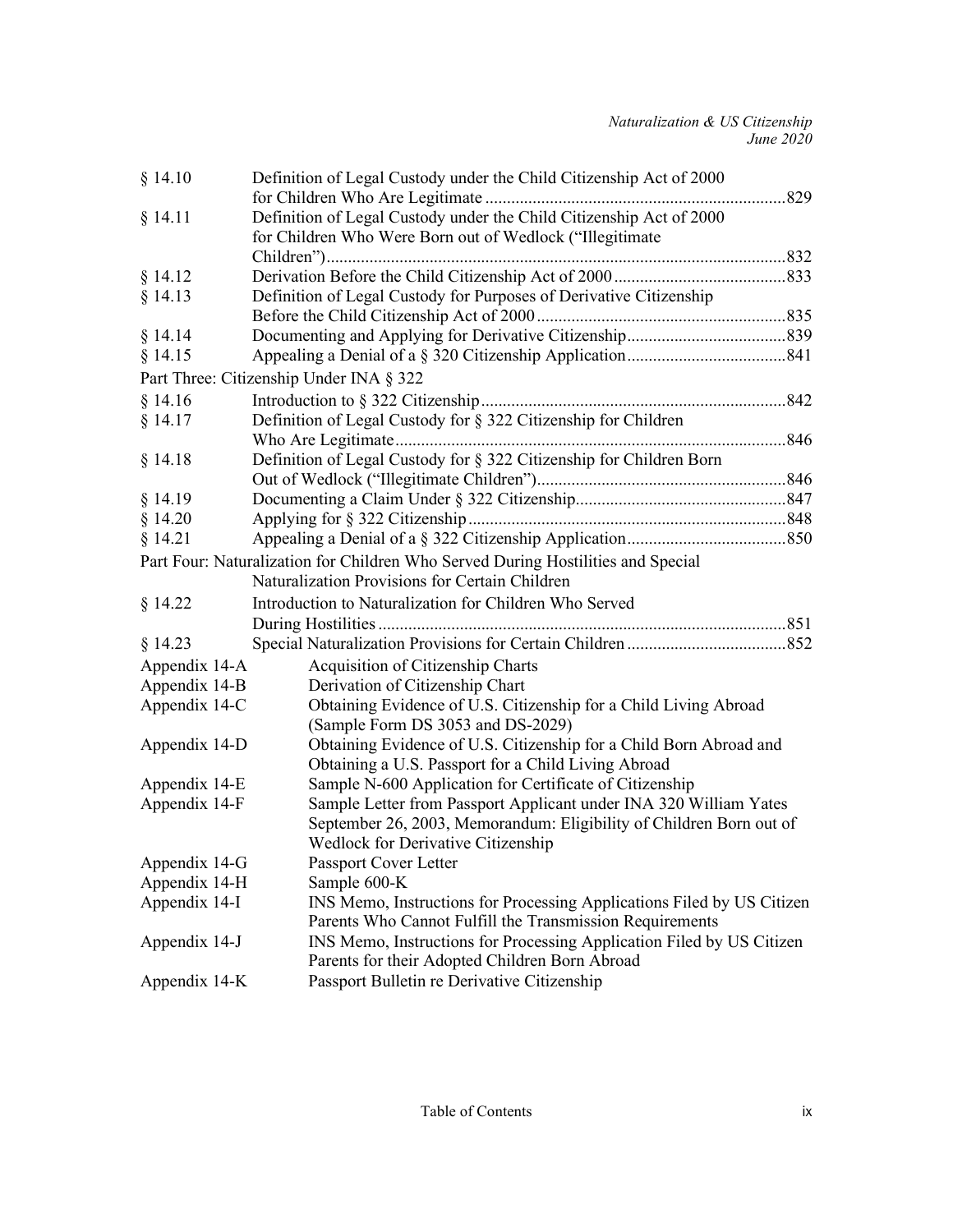| <b>Chapter 15</b>        | <b>Loss of United States Citizenship</b>                              |  |
|--------------------------|-----------------------------------------------------------------------|--|
| § 15.1                   |                                                                       |  |
|                          | Part One: Denaturalization or Revocation of Naturalization            |  |
| § 15.2                   |                                                                       |  |
| § 15.3                   |                                                                       |  |
| § 15.4                   | Denaturalization for Convictions for Naturalization Fraud             |  |
|                          |                                                                       |  |
| § 15.5                   |                                                                       |  |
| § 15.6                   |                                                                       |  |
| § 15.7                   |                                                                       |  |
| § 15.8                   |                                                                       |  |
|                          | Part Two: Expatriation or Voluntary Abandonment of Citizenship        |  |
| § 15.11                  |                                                                       |  |
| § 15.12                  |                                                                       |  |
| § 15.13                  |                                                                       |  |
| § 15.14                  |                                                                       |  |
| § 15.15                  |                                                                       |  |
| § 15.16                  |                                                                       |  |
| § 15.17                  |                                                                       |  |
| § 15.18                  |                                                                       |  |
| § 15.19                  |                                                                       |  |
| § 15.20                  |                                                                       |  |
| <b>Chapter 16</b>        | <b>Immigration Remedies: Gaining Legal Status for Family Members,</b> |  |
|                          | <b>Outreach and Community Organizing</b>                              |  |
| § 16.1                   |                                                                       |  |
|                          | Part One: Petitioning for Family Members                              |  |
| § 16.2                   | Introduction: Becoming a Lawful Permanent Resident                    |  |
|                          |                                                                       |  |
| § 16.3                   | Family Visa Petitions: "Immediate Relatives" of U.S. Citizens and     |  |
|                          |                                                                       |  |
| § 16.4                   | Family Visa Petitions: The Preference System for Relatives of U.S.    |  |
|                          |                                                                       |  |
| § 16.5                   | Becoming a Permanent Resident: Adjustment of Status and Consular      |  |
|                          |                                                                       |  |
| Part Two: Other Remedies |                                                                       |  |
| § 16.6                   | Self-Petitioning Visas for Battered or Abused Spouses or Children of  |  |
|                          |                                                                       |  |
| § 16.7                   |                                                                       |  |
| § 16.8                   |                                                                       |  |
| § 16.9                   |                                                                       |  |
| § 16.10                  |                                                                       |  |
| § 16.11                  |                                                                       |  |
| § 16.12                  |                                                                       |  |
|                          |                                                                       |  |